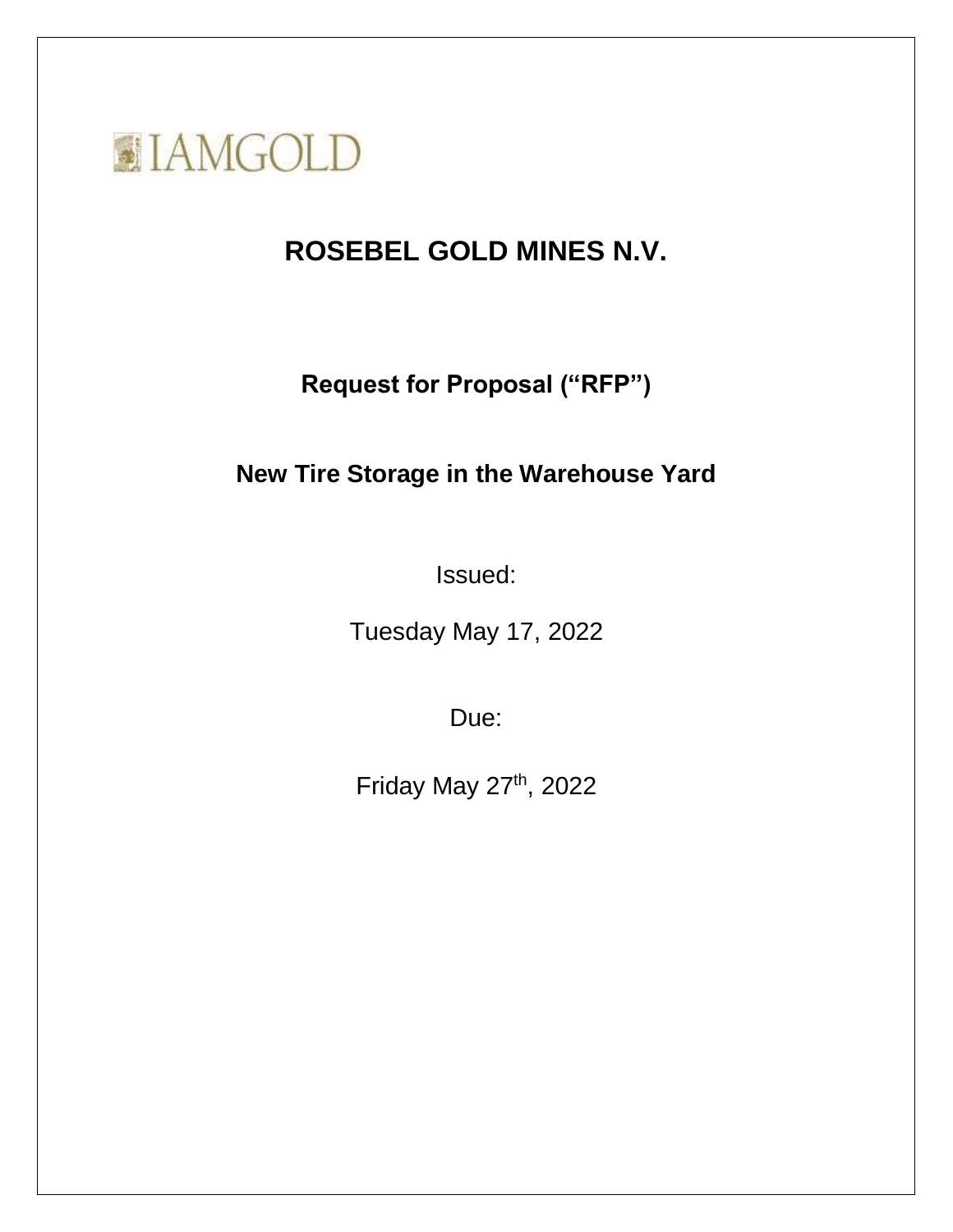## **TABLE OF CONTENTS**

| 1           |  |
|-------------|--|
| 1.1         |  |
| 1.2         |  |
| 1.3         |  |
| 1.4         |  |
| 1.5         |  |
| <u>1.6</u>  |  |
| 1.7         |  |
| 1.8         |  |
| 1.9         |  |
| 1.10        |  |
| 1.11        |  |
| 1.12        |  |
| 1.13        |  |
| 1.14        |  |
| $2^{\circ}$ |  |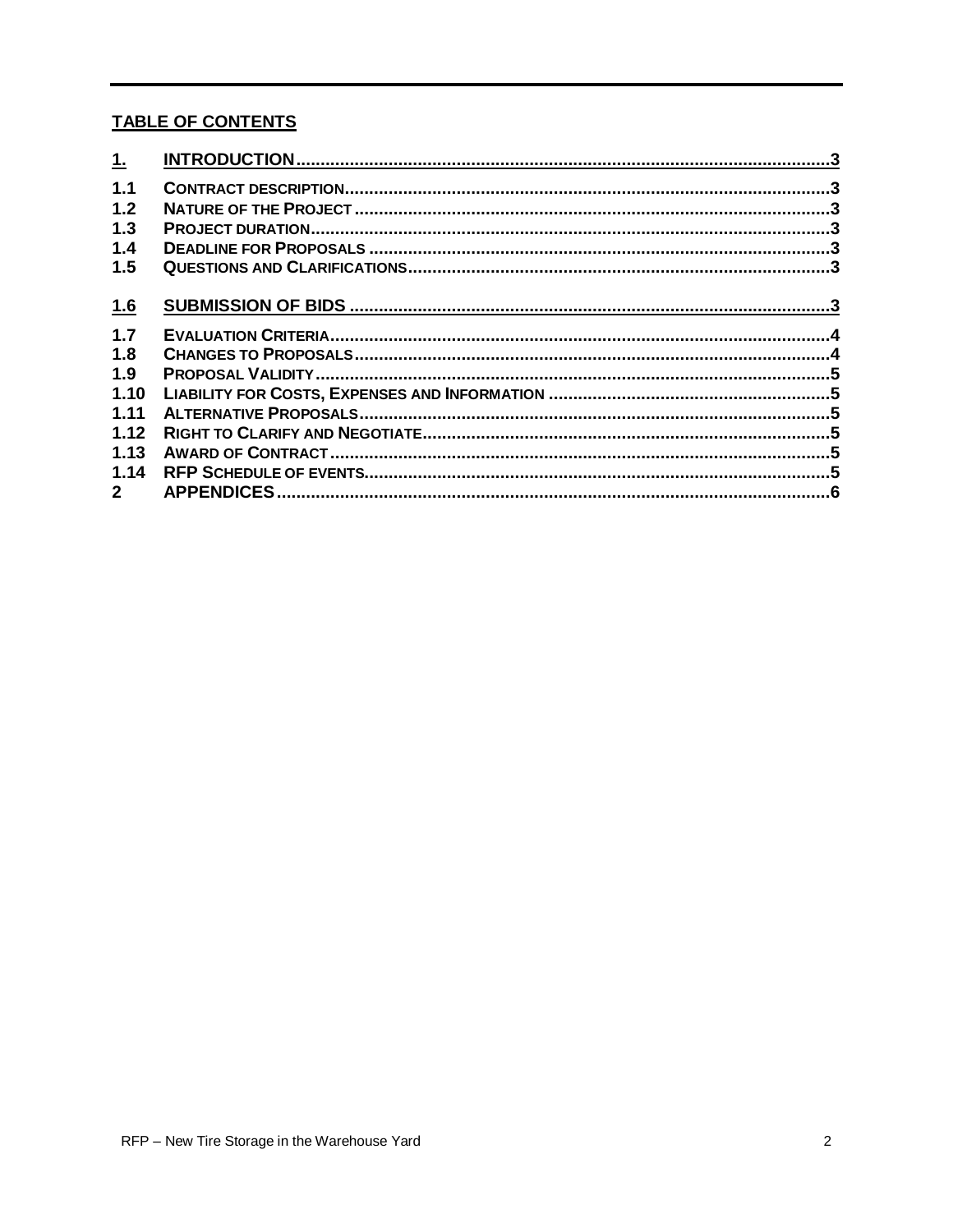## <span id="page-2-0"></span>**1. INTRODUCTION**

Rosebel Gold Mines N.V. (hereinafter referred to as "Rosebel") requests proposals for works to be performed at Rosebel Mine Site, specifically the Kaltire Warehouse for construction of a roof, with the Requirements, terms and conditions of this Request for Proposal (RFP). This RFP sets forth the requirements for suppliers.

## <span id="page-2-1"></span>**1.1 Contract description**

This bidding process should result in a project commitment for a drawing and a Roof construction of the New Tire Storage in the Warehouse at Rosebel Mine site, Warehouse.

## <span id="page-2-2"></span>**1.2 Nature of the Project**

**Lump sum** in accordance with the actual market prices as stipulated in the Scope of works

#### <span id="page-2-3"></span>**1.3 Project duration**

1 month starting June  $17<sup>th</sup>$ , 2022

#### <span id="page-2-4"></span>**1.4 Deadline for Proposals**

Proposals must be submitted on or before **Monday May 27th , 2022 at 13:00 PM,** via email to the address below with subject line: "New Tire Storage in the Warehouse Yard"

Name: Patrina Jarvis Title: Specialist Procurement and Contracts - Projects E-mail: [patrina\\_jarvis@iamgold.com](mailto:patrina_jarvis@iamgold.com)

Any bids submitted after the deadline will be rejected.

#### <span id="page-2-5"></span>**1.5 Questions and Clarifications**

This RFP is an opportunity for companies to provide a suitable and market competitive proposal for works on the New Tire Storage in the Warehouse Yard.

Name: Patrina Jarvis Title: Specialist Procurement and Contracts - Projects E-mail: [patrina\\_jarvis@iamgold.com](mailto:patrina_jarvis@iamgold.com)

All answers will be provided via e-mail and all questions and answers will be shared with all bidders. The source of each question will be held in confidence.

#### <span id="page-2-6"></span>**1.6 Submission of Bids**

The bidder shall submit two documents clearly showing heading:

- 1. "New Tire Storage in the Warehouse Yard" Commercial Offer"
- 2. "New Tire Storage in the Warehouse Yard" Technical Offer"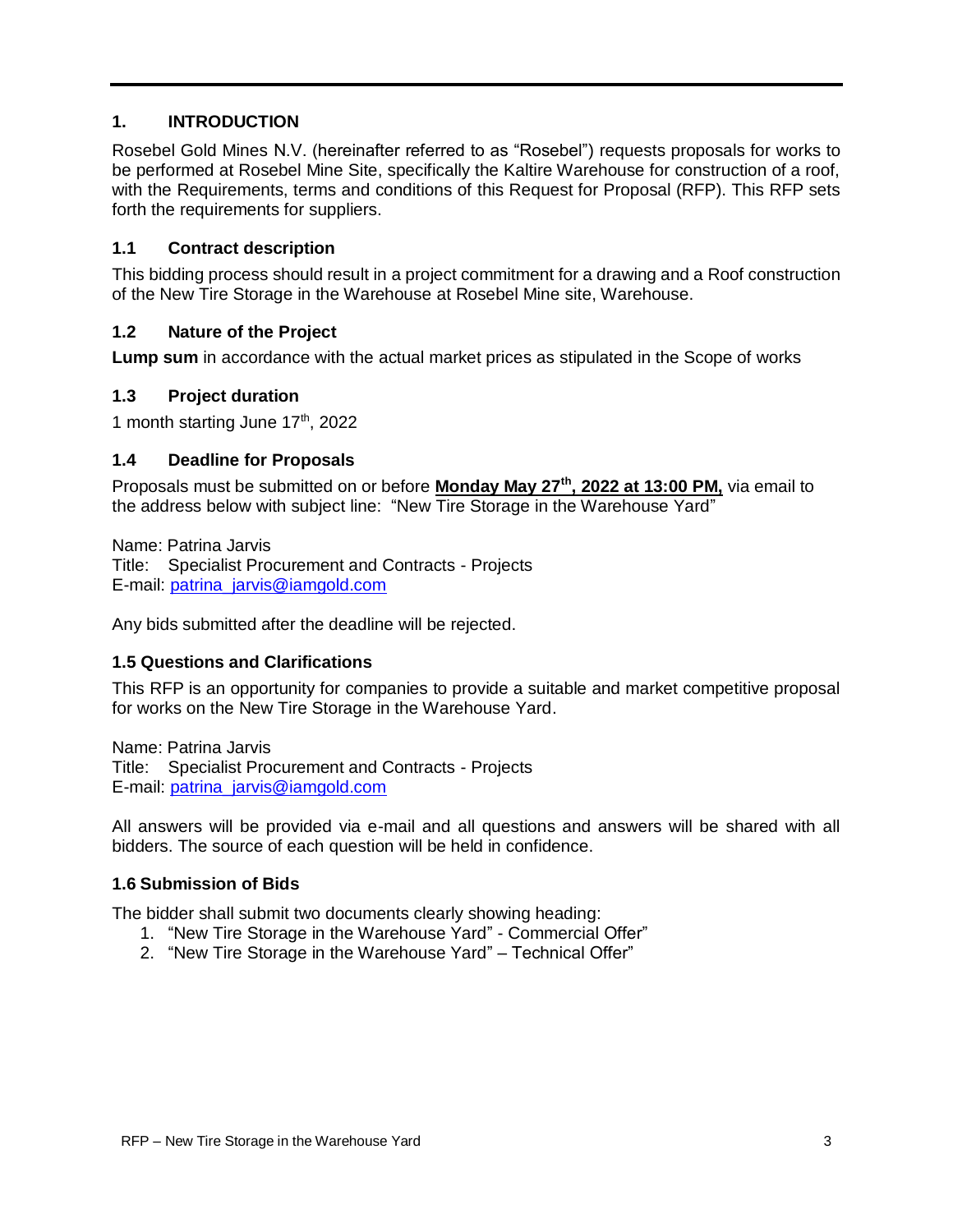## **Documents submittal checklist**

## Technical Offer

The technical offer should meet all technical requirements.

- o Introductory letter of the bidder
- o Relevant technical qualifications, approach & ability
- $\circ$  Experience list of similar projects successfully executed over the past 2 years including references
- $\circ$  Relevant certification documents such as but not limited to, work permit, company insurance, staff work certificate for works as specified in the scope of work "New Tire Storage in the Warehouse", **bidders Chamber of Commerce certificate.**
- o HSE Policies and Procedures (see RGM SWP template enclosed to use, if own HSE Policies do not provide enough information)
- o Responsibility confirmation of the bidder for provision of all PPE certificates in accordance with the Realignment and upgrade Saramacca Ring Road works.

#### Commercial Offer

Prices shall be in USD and fixed for the duration of the project mentioning at a minimum:

- 1. the costs related to the drawing
- 2. the costs related to the materials
- 3. the costs related to the manpower.

## **Rates will be exclusive of fuel**

## <span id="page-3-0"></span>**1.7 Evaluation Criteria**

Selection criteria are based on a 100 point evaluation.

| <b>Criteria</b>                                                                                           | Points on 100<br>point basis | Weight     |
|-----------------------------------------------------------------------------------------------------------|------------------------------|------------|
| Technical Qualifications, Approach & Ability                                                              | 20 points                    | <b>20%</b> |
| Experience - list of similar projects successfully<br>executed over the past 5 years including references | 15 points                    | 15%        |
| Relevant certification, HSE Policies and Procedures                                                       | 15 points                    | 15%        |
| Cost proposal                                                                                             | 40 points                    | 40%        |
| Responsiveness of the bidder                                                                              | 10 points                    | 10%        |

## <span id="page-3-1"></span>**1.8 Changes to Proposals**

The proposal submitted is irrevocable by the bidder. Bidders will not be permitted to alter their proposals once they have been submitted unless specifically requested by RGM.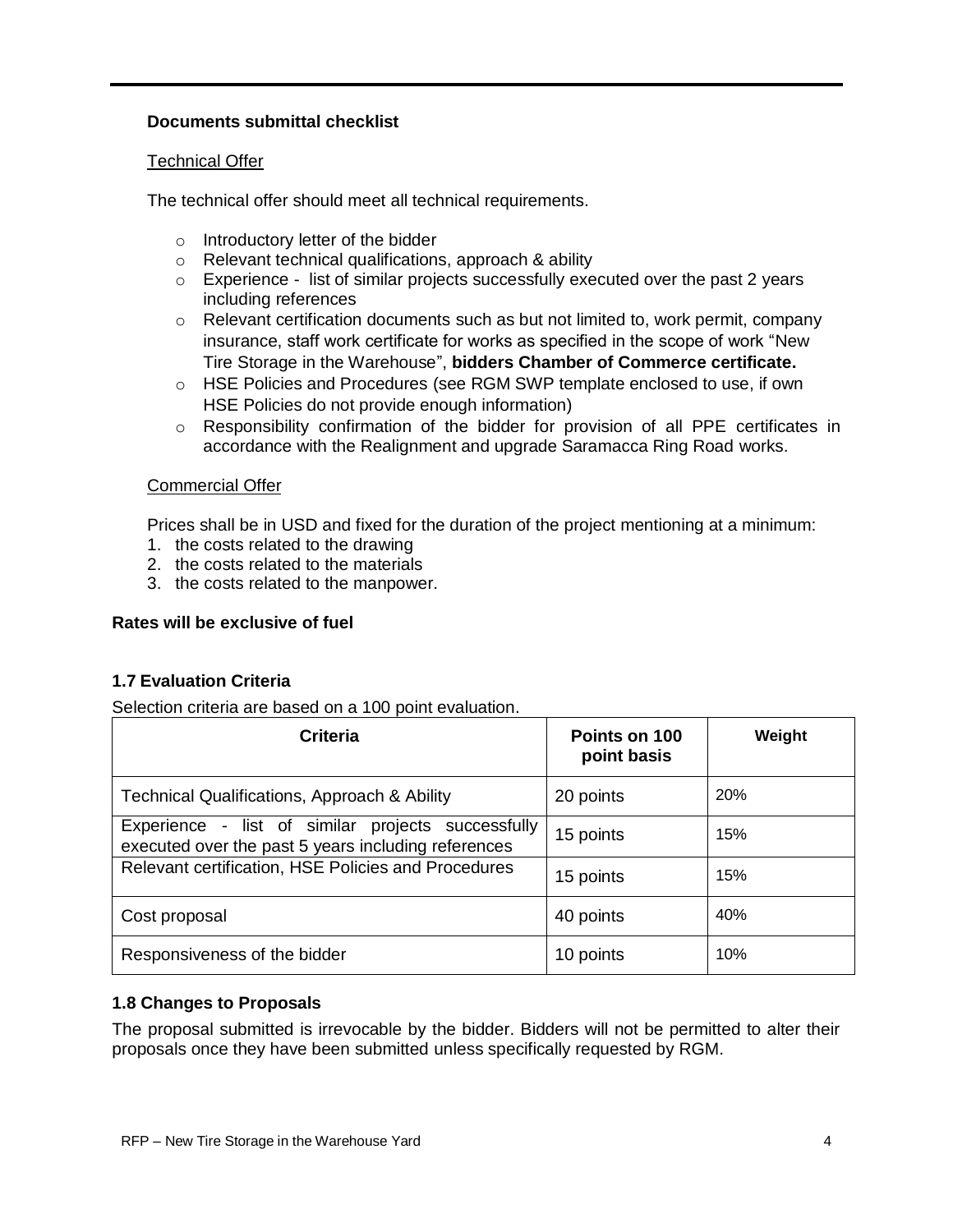## <span id="page-4-0"></span>**1.9 Proposal Validity**

Proposals are required to be valid for (60) days.

## <span id="page-4-1"></span>**1.10 Liability for Costs, Expenses and Information**

Rosebel will not be liable for any costs or expenses incurred by any bidder including, without limitation, any expenses incurred in the preparation and submissions of the proposal. Rosebel does not make any representation or give any warranty as to the accuracy, currency, or

completeness of the information provided in this RFP. Rosebel accepts no liability for any error, omission, or misleading information contained herein.

## <span id="page-4-2"></span>**1.11 Alternative Proposals**

Bidders are encouraged to propose alternative proposals for consideration by Rosebel. Alternate proposals that the bidder feels may offer additional advantages to Rosebel must be submitted at the same time as the main proposal. They should be prioritised and the benefits of each alternative proposal must be clearly stated.

Rosebel reserves the right to accept or reject proposed alternatives as it sees fit, and to claim for itself the financial benefit of a substitution. Rejection by Rosebel of the proposed alternatives is final. Rosebel is not obligated to give any reason for its rejection of alternative proposals.

## <span id="page-4-3"></span>**1.12 Right to Clarify and Negotiate**

Rosebel without liability, cost, or penalty may in its sole discretion and at any time after proposal submission, seek clarification from the bidder or negotiate items relating to the proposal.

Rosebel may request bidder to confirm in writing any statement made by the bidder in relation to the clarification or negotiation.

Any written information received by Rosebel in response to a clarification or negotiation will be considered an integral part of the bidder's proposal

## <span id="page-4-4"></span>**1.13 Award of Project**

The project will be awarded to the lowest priced, technically qualified bidder. Rosebel reserves the right to accept or reject any or all bids at any time prior to awarding the project. Project award will be subject to positive inspection by Rosebel HSE department.

| <b>Date</b> | Event                           |
|-------------|---------------------------------|
| 2022-05-16  | <b>RFP</b> sent                 |
| 2022-05-20  | Questions from bidders          |
| 2022-05-23  | <b>Site Visit</b>               |
| 2022-05-25  | <b>Clarification to bidders</b> |
| 2022-05-27  | Deadline bid submission         |
| 2022-06-03  | Proposal analysis completed     |
| 2022-06-10  | <b>Project Award</b>            |
| 2022-06-17  | Project start                   |

## <span id="page-4-5"></span>**1.14 RFP Schedule of events**

This timeline is subject to change. Any change will be communicated to all bidders.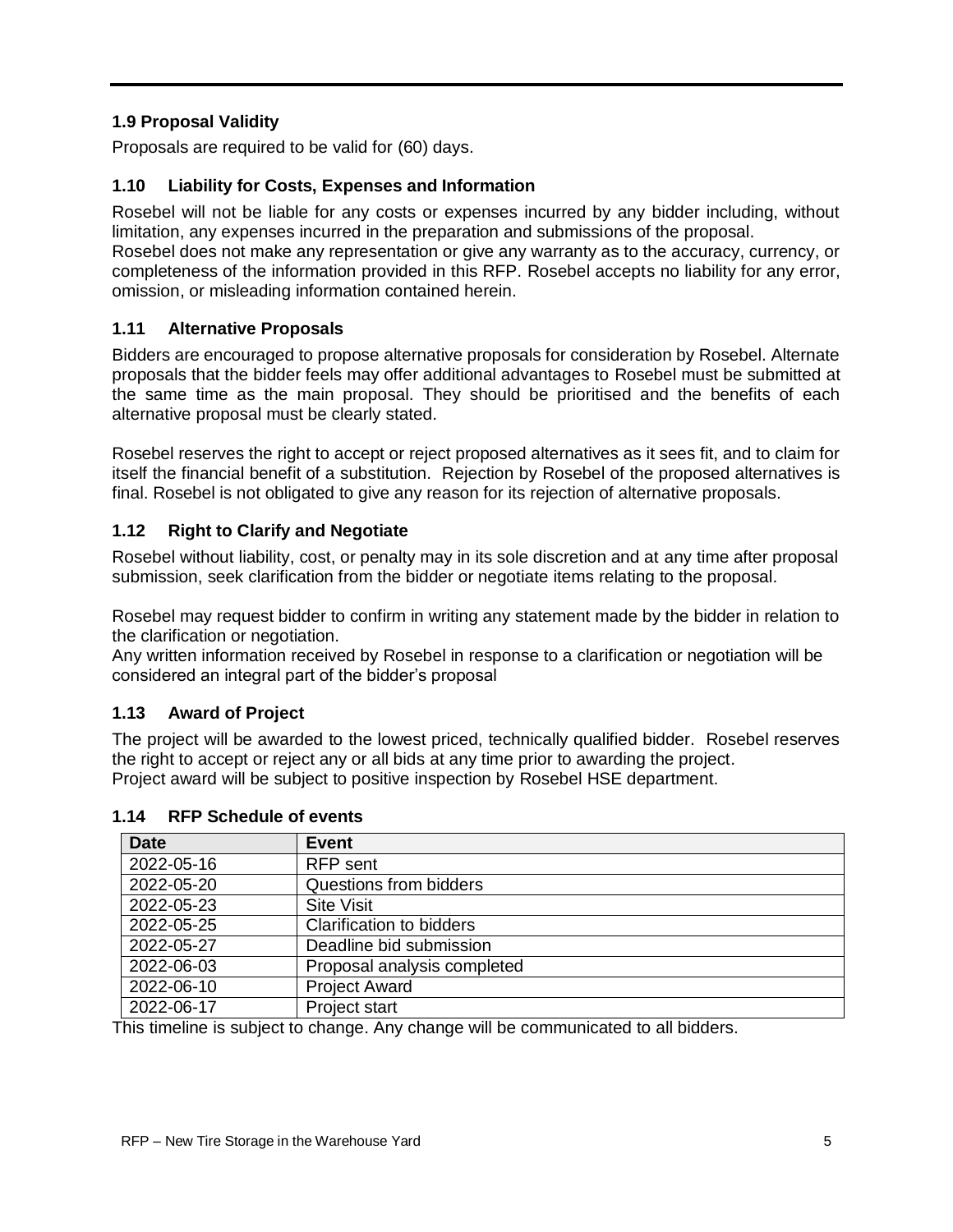## <span id="page-5-0"></span>**2 APPENDICES**

| <b>Appendix A:</b> | <b>Proposal Letter</b>                                                                                          |
|--------------------|-----------------------------------------------------------------------------------------------------------------|
| <b>Appendix B:</b> | Scope of Work – New Tire Storage in the Warehouse Yard                                                          |
| <b>Appendix C:</b> | <b>RGM Mobile Equipment &amp; Light Vehicle Standard</b>                                                        |
| <b>Appendix D:</b> | <b>RGM Standard Terms &amp; Conditions Works</b>                                                                |
| <b>Appendix E:</b> | <b>RGM Standard Terms &amp; Conditions Goods Services</b>                                                       |
| <b>Appendix F:</b> | <b>OHS-F-12 RGM Contractor SWP</b>                                                                              |
| <b>Appendix G:</b> | <b>L&amp;H-PR-07 Fatigue Management Program</b>                                                                 |
| <b>Appendix H:</b> | <b>Integrated HSS Policy</b>                                                                                    |
| <b>Appendix I:</b> | <b>IAMGOLD Anti-Bribery and Anti-Corruption Standard</b>                                                        |
| <b>Appendix J:</b> | L&H-SWI-21-Covid-19 Disinfection spaces and other surfaces in case<br>operator develops Flu like symptoms (FLS) |